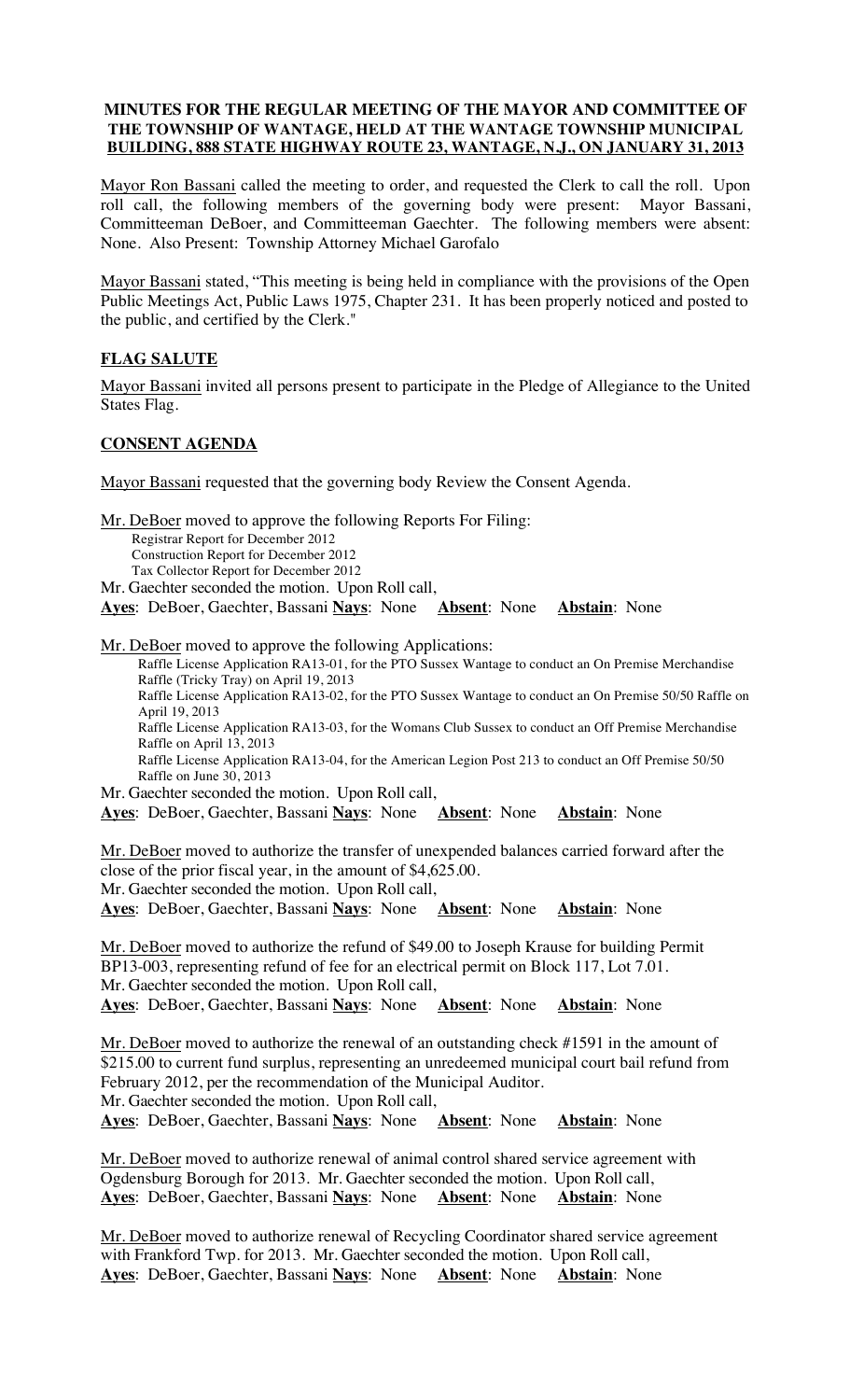#### **PAGE 2 OF THE MINUTES OF THE MEETING OF JANUARY 31, 2013**

#### **CONSENT AGENDA, Continued**

Mr. DeBoer moved to confirm Release of Driveway Bond No. 61284404 issued by Western Surety Company on behalf of Steven Kosinski in the amount of \$3,000.00, as per the recommendation of Township Engineer. Mr. Gaechter seconded the motion. Upon Roll call, **Ayes**: DeBoer, Gaechter, Bassani **Nays**: None **Absent**: None **Abstain**: None

Mr. DeBoer moved to confirm the appointment of Scott Readlinger as the Risk Management Consultant for 2013 to the Statewide Insurance Fund on behalf of Wantage Township. Mr. Gaechter seconded the motion. Upon Roll call,

**Ayes**: DeBoer, Gaechter, Bassani **Nays**: None **Absent**: None **Abstain**: None

Mr. DeBoer moved to adopt A Resolution Supporting the Objective of the New Jersey Coalition on Human Rights to advocate for fairness, compassion, respect and dignity for all persons throughout the world and for the eradication of violence to innocent victims, as follows:

Whereas, the state of New Jersey is recognized nationally as a leader in the area of crime victims' rights; and

Whereas, the Governing Body supports the belief that there should be fairness, compassion, respect and dignity for those who have suffered loss or injury as the result of the violence of others; and

Whereas, the Governing Body recognizes the New Jersey Coalition on Human Rights whose single purpose is to bring together those individuals and organizations who wish to speak out for the end of violence to innocent victims and for the fair treatment of all individuals,

NOW THEREFORE, BE IT RESOLVED by the Governing Body of the Township of Wantage as follows:

1. The Governing Body supports the objective of the New Jersey Coalition on Human Rights to bring together those individuals and organizations who wish to speak out for the end of violence to innocent victims and for the fair treatment of all individuals.

2. The Governing Body may consider from time to time those incidents and occasions where the importance of the advocacy for equal justice for all people should be recognized through our collective voices in order to become a strong force for change throughout the world; and

3. While this Resolution does not compel the municipality to take any action, the Governing Body recognizes its right to speak out and condemn the perpetuation of violence throughout the world and the desire to eliminate human trafficking, sexual assault, domestic violence and other inhumane conduct perpetrated on innocent victims.

BE IT FURTHER RESOLVED that a copy of this Resolution shall be provided to our representative members of the State Legislature, Office of the County Board of Chosen Freeholders and the New Jersey Crime Victims' Law Center.

Mr. Gaechter seconded the motion. Upon Roll call,

**Ayes**: DeBoer, Gaechter, Bassani **Nays**: None **Absent**: None **Abstain**: None

Mr. DeBoer moved to endorse the submission of a recycling tonnage grant application to the New Jersey Department of Environmental Protection and designating James Doherty to ensure that the application is properly filed, as follows:

WHEREAS. The Mandatory Source Separation and Recycling Act, P.L.1987, c.102, has established a recycling fund from which tonnage grant may be made to municipalities in order to encourage local source separation and recycling programs; and

WHEREAS, It is the intent and the spirit of the Mandatory Source Separation and Recycling Act to use the tonnage grants to develop new municipal recycling programs and to continue and to expand existing programs; and

WHEREAS, The New Jersey Department of Environmental Protection has promulgated recycling regulations to Implement the Mandatory Source Separation and Recycling Act; and

WHEREAS, The recycling regulations impose on municipalities certain requirements as a condition for applying for tonnage grants, including but not limited to, making and keeping accurate, verifiable records of materials collected and claimed by the municipality; and

WHEREAS, A resolution authorizing this municipality to apply for the 2012 Recycling Tonnage Grant will memorialize the commitment of this municipality to recycling and to indicate the assent of The Mayor and Committee of Wantage Township to the efforts undertaken by the municipality and the requirements contained in the Recycling Act and recycling regulations; and

WHEREAS, Such a resolution should designate the individual authorized to ensure the application is properly completed and timely filed.

NOW THEREFORE BE IT RESOLVED by the Mayor and Committee of the Township of Wantage that Wantage Township hereby endorses the submission of the recycling tonnage grant application to the New Jersey Department of Environmental Protection and designates James R. Doherty to ensure that the application is properly filed; and

BE IT FURTHER RESOLVED that the monies received from the recycling tonnage grant be deposited in a dedicated recycling trust fund to be used solely for the pUrposes of recycling.

Mr. Gaechter seconded the motion. Upon Roll call,

**Ayes**: DeBoer, Gaechter, Bassani **Nays**: None **Absent**: None **Abstain**: None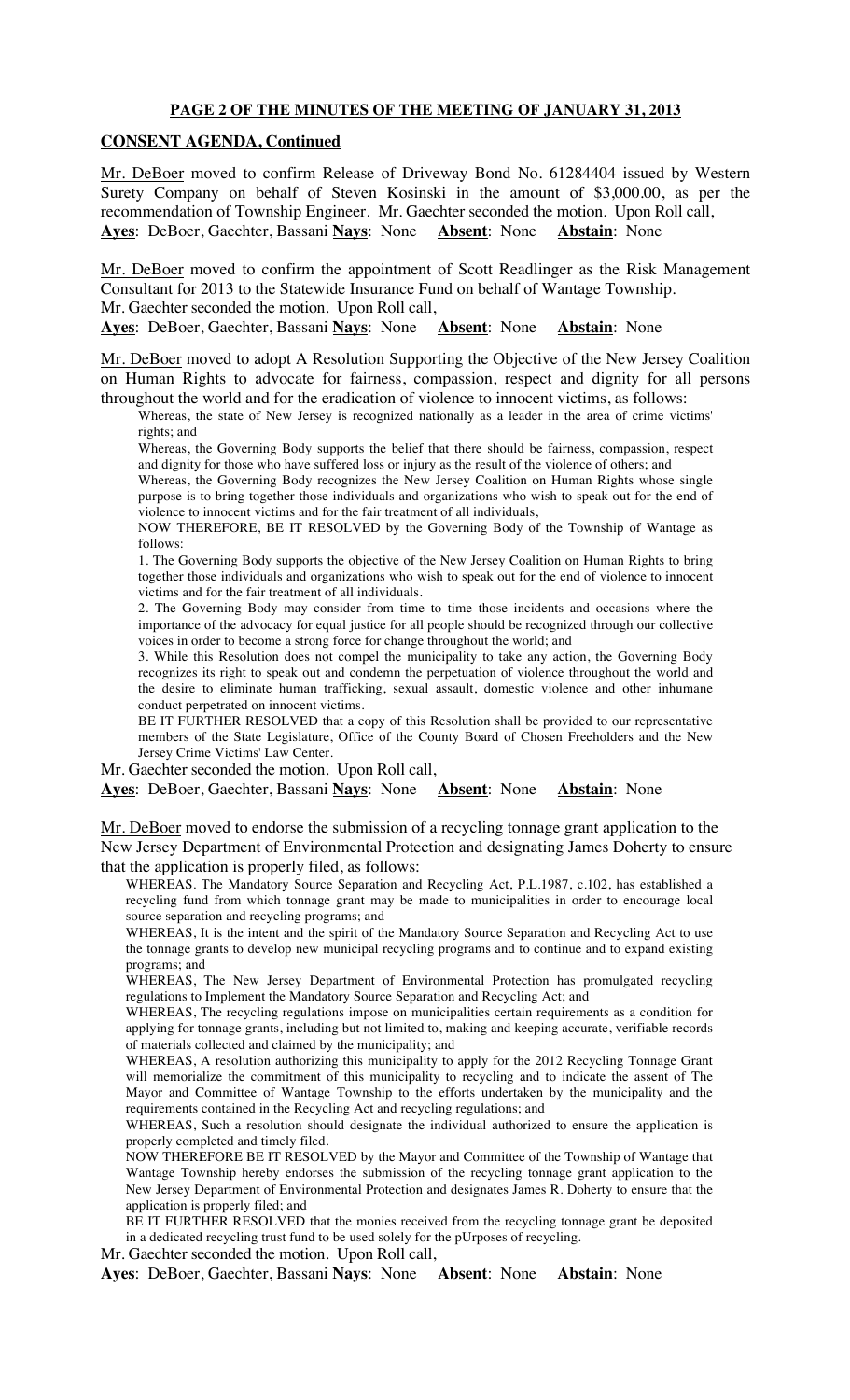#### **PAGE 3 OF THE MINUTES OF THE MEETING OF JANUARY 31, 2013**

### **CONSENT AGENDA, Continued**

Mayor Bassani offered the following Proclamation:

#### PROCLAMATION: GO RED FOR WOMEN DAY, FEBRUARY 1, 2013

WHEREAS, diseases of the heart are the nation's leading cause of death and stroke is the fourth leading cause of death;

WHEREAS, cardiovascular disease claims the lives of nearly 420,000 American females each year, approximately one death per minute;

WHEREAS, each year, nearly 52% of all deaths due to cardiovascular disease and 60% of stroke deaths occur in females;

WHEREAS, too many women die each year because they are unaware that heart disease is their No.1 killer; WHEREAS, nearly as many women die of heart disease, stroke, and all other cardiovascular diseases than the

next four leading causes of death combined, including all cancers; WHEREAS, only 16% of women surveyed in 2009 identified cardiovascular disease as the greatest health problem facing them;

WHEREAS, February is designated as American Heart Month and February I will mark the  $10<sup>th</sup>$  Anniversary Celebration of National Wear Red Day for Women;

WHEREAS, Go Red For Women® is the American Heart Association's national movement and call to increase awareness about heart disease-the leading cause of death for women-and to inspire women to take charge of their heart health and reduce risk for heart disease and stroke;

WHEREAS, all women should learn their own personal risk for heart disease, using tools such as the American Heart Association's My Life Check, Go Red For Women® Heart CheckUp, Go Red Better U - and by talking to their healthcare provider;

WHEREAS, taking action and making the right choices relating to proper nutrition, physical activity, and other healthy lifestyle choices are essential to living a heart healthy life; and

WHEREAS, by choosing to improve heart and stroke health, American Heart Association Go Red For Women asks that across America, Women Go Red and help save lives from heart disease and stroke;

NOW, THEREFORE, I Ronald Bassani, Mayor of the Township of Wantage, New Jersey, in recognition of the importance of the ongoing fight against heart disease and stroke, do hereby proclaim Friday, February 1, 2013 to be the 10th Anniversary National Wear Red Day for Women in Wantage Township and I urge all citizens to show their support for women and the fight against heart disease and stroke by commemorating this day with the wearing of the color red. By increasing awareness, speaking up about heart disease and stroke, and empowering women to reduce their risk for cardiovascular disease, we can save thousands of lives each year.

#### **Administrator's Report**

Amusement Games Licensing Ordinance: Mr. Doherty indicated he would place this proposed ordinance on the agenda of February 12 for introduction if it met with the approval of the governing body to do so. Consensus was expressed for Mr. Doherty to proceed.

Opening on Board of Health: Mr. Doherty reported that the Board of Health recommends Ms. Linda Kelly of Wantage be appointed to fill an open seat on the Board of Health, which involves a full vote of the governing body for confirmation of appointment. Mayor Bassani nominated Linda Kelly for membership on the Board of Health. Mr. DeBoer moved to confirm the Mayor's nomination. The motion was seconded by Mr. Gaechter. Upon roll call,

**Ayes**: DeBoer, Gaechter, Bassani **Nays**: None **Absent**: None **Abstain**: None

Opening on Board of Recreation Commissioners: Mr. Doherty reported the Recreation Commission recommends Mr. Warren Wisse of Wantage be appointed to fill an open seat on the Board of Recreation Commissioners, which involves a Mayor's appointment. Mayor Bassani named Mr. Wisse to the Recreation Commission.

No Net Loss Reforestation Grant: Mr. Doherty explained that since Tennessee Gas Company conducted a project within Wantage Township that involved disturbance of existing trees within their right of way, Wantage becomes eligible for a non-competitive grant from the NJDEP for a grant to plant \$27,600 worth of trees within the Township.. The governing body expressed consensus support for Mr. Doherty's proposal that the Township accept this grant and use the money to plant trees at Woodbourne Park, under the purview of the Recreation Commission.

Handling of Future Newsletters: The governing body expressed consensus for the Townshiop to continue distributing the Township Newsletter via the United States Postal Service through bulk mailing.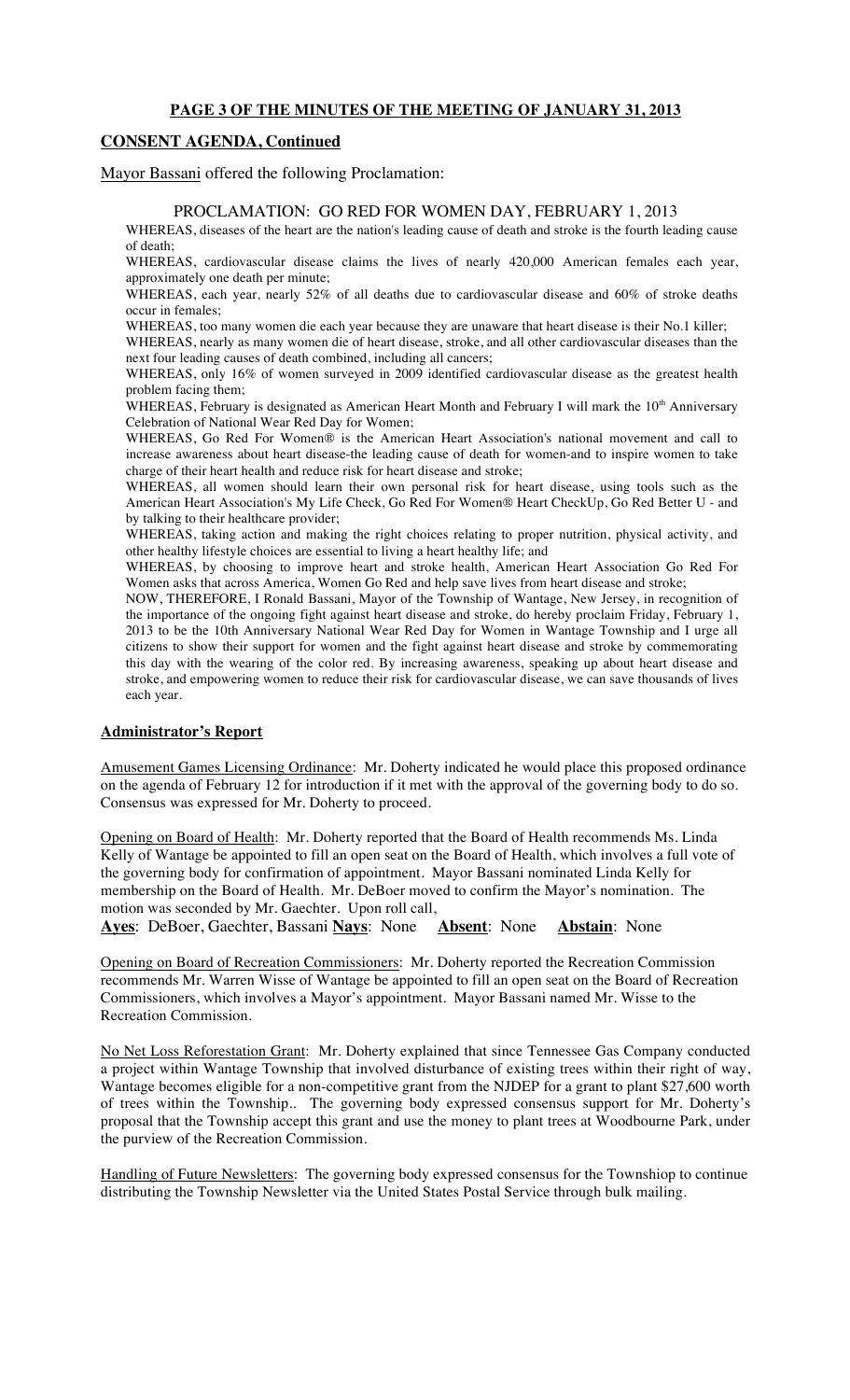# **PAGE 4 OF THE MINUTES OF THE MEETING OF JANUARY 31, 2013**

### **Attorney's Report**

Mr. Garofalo requested an executive session to discuss matters of attorney client privilege with the governing body.

#### **Township Committee Member Reports**

Mayor Bassani reported that an invitation had been received from the Sussex County Tax Board to attend a meeting on February 21. Mr. Bassani stated that he was unable to attend because of a prior commitment. Mr. DeBoer indicated he was able to attend.

Mayor Bassani also reported that an invitation had been received from the Sussex Count Tax Board to attend a meeting on February 20, 2013, relative to Revaluation. Mayor Bassani stated he would attend this meeting. The other members of the governing body expressed an interest in attending as well.

Mayor Bassani presented the members of the governing body with a copy of a Petition form Moorestown NJ to Intervene in BPU Proceedings regarding JCP&L, and suggested Wantage Township consider adopting a similar motion to intervene, as a means of further pursuing the Township of Wantage's displeasure with prior responses by JCP&L during power outage conditions. The members of the governing body agreed to review the Petition and give further consideration to this suggestion after review.

Mayor Bassani read the following Proclamation:

#### **MAYOR'S PROCLAMATION**

WHEREAS, Brian J. Dely has achieved the rank of Eagle Scout, which represents an accomplishment of high regard within the Wantage Community, and

WHEREAS, as a member of Boy Scout Troop 153 within the Patriots Path Council of the Boy Scouts of America, Brian has held numerous Leadership positions, and

WHEREAS, Brian has distinguished himself through on-going service to his community, and

WHEREAS, Brian has actively participated in Troop activities and has provided mentoring for many younger Boy Scouts, and

WHEREAS, such a fine record of accomplishment is worthy of praise and recognition,

NOW, THEREFORE, I, Ronald Bassani, Mayor of the Township of Wantage, hereby offer my congratulations to Brian J. Dely for achieving the rank of Eagle Scout, and

BE IT FURTHER PROCLAIMED that the entire Wantage Community is hereby encouraged to join in the recognition of this fine accomplishment.

Mayor Bassani also reported on his attendance at a meeting that Governor Chris Christie recently held with New Jersey Mayors, stating he found the meeting to be informative.

# **OLD BUSINESS**

#### **Sale of Township Owned Properties**

Mr. Gaechter moved to adopt the following resolution: WHEREAS, the Township of Wantage conducted a private sale of surplus municipal property pursuant to N.J.S.A. 40A:12-13 et seq., and

WHEREAS, at the said sale, the following bids were received:

| Block Lot |      | Name Of Bidder    | <b>Amount Bid</b> |
|-----------|------|-------------------|-------------------|
| 12.03     | 6    | Loughery          | \$<br>250.00      |
| 59        | 16   | Coulson           | \$<br>280.00      |
| 67        | 34   | Galligan          | \$<br>252.00      |
| 76        | 7    | ST Developers LLC | \$<br>1,000.00    |
| 76        | 8    | Fiore             | \$<br>250.00      |
| 87        | 11   | Robinson          | \$<br>300.00      |
| 96        | 7    | Southard          | \$<br>510.00      |
| 112       | 3    | Manailovich       | \$<br>600.00      |
|           |      | Ross              | \$<br>400.00      |
| 122       | 3    | Martin            | \$<br>250.00      |
| 147       | 6.12 | De Castro         | \$<br>1,250.00    |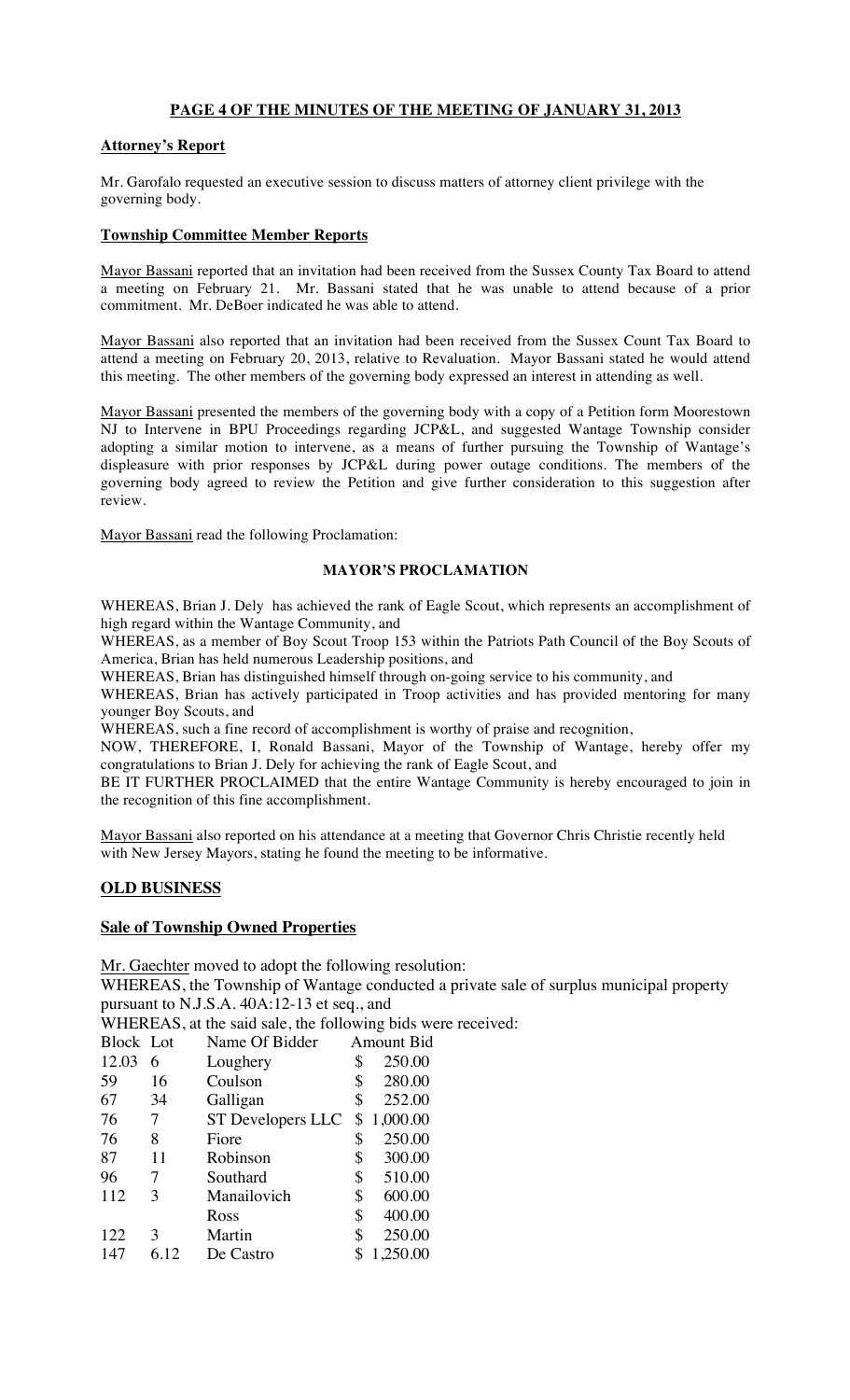# **PAGE 5 OF THE MINUTES OF THE MEETING OF JANUARY 31, 2013**

#### **Sale of Township Owned Properties, Continued**

NOW, THEREFORE, BE IT RESOLVED by the Mayor and Township Committee of the Township of Wantage, that the governing body does hereby accept the bids shown below, and authorizes the municipal attorney to proceed with the necessary actions to secure the sale of the said property lots.

| Block Lot                                       |      | Name Of Bidder                                          |    | Amount Bid |  |  |                      |  |
|-------------------------------------------------|------|---------------------------------------------------------|----|------------|--|--|----------------------|--|
| 12.03                                           | 6    | Loughery                                                | \$ | 250.00     |  |  |                      |  |
| 59                                              | 16   | Coulson                                                 | \$ | 280.00     |  |  |                      |  |
| 67                                              | 34   | Galligan                                                | \$ | 252.00     |  |  |                      |  |
| 76                                              | 7    | ST Developers LLC                                       |    | \$1,000.00 |  |  |                      |  |
| 76                                              | 8    | Fiore                                                   | \$ | 250.00     |  |  |                      |  |
| 87                                              | 11   | Robinson                                                | S  | 300.00     |  |  |                      |  |
| 96                                              | 7    | Southard                                                | \$ | 510.00     |  |  |                      |  |
| 112                                             | 3    | Manailovich                                             | S  | 600.00     |  |  |                      |  |
| 122                                             | 3    | Martin                                                  | S  | 250.00     |  |  |                      |  |
| 147                                             | 6.12 | De Castro                                               |    | \$1,250.00 |  |  |                      |  |
| Mr. DeBoer seconded the motion. Upon Roll call, |      |                                                         |    |            |  |  |                      |  |
|                                                 |      | Ayes: DeBoer, Gaechter, Bassani Nays: None Absent: None |    |            |  |  | <b>Abstain:</b> None |  |

Mr. Gaechter moved to adopt the following resolution:

WHEREAS, the Township of Wantage conducted a private sale of surplus municipal property pursuant to N.J.S.A. 40A:12-13 et seq., and

WHEREAS, at the said sale, the following bids were received:

| Block Lot        |    | Name Of Bidder | Amount Bid                         |  |
|------------------|----|----------------|------------------------------------|--|
| 102 <sub>1</sub> | 16 | Connie Bassani | \$1,500.00                         |  |
|                  |    | Christensen    | $\frac{\text{I}}{\text{I}}$ 255.00 |  |

NOW, THEREFORE, BE IT RESOLVED by the Mayor and Township Committee of the Township of Wantage, that the governing body does hereby accept the bids shown below, and authorizes the municipal attorney to proceed with the necessary actions to secure the sale of the said property lots.

| Block Lot                                       |  | Name Of Bidder                                 |  |  | Amount Bid |  |
|-------------------------------------------------|--|------------------------------------------------|--|--|------------|--|
|                                                 |  | 102 16 Connie Bassani                          |  |  | \$1,500.00 |  |
| Mr. DeBoer seconded the motion. Upon Roll call, |  |                                                |  |  |            |  |
|                                                 |  | Ayes: DeBoer, Gaechter Nays: None Absent: None |  |  |            |  |

# **Approval of Developer Agreement**

Mayor Bassani reported that his questions regarding the proposed Developer Agreement between G & S WANTAGE SOLAR, LLC, VALLEY VIEW MANOR AT WANTAGE, INC., BILL PROPERTIES, LLC AND TOWNSHIP OF WANTAGE have been satisfactorily addressed, and called for a motion to approve.

**Ayes**: DeBoer, Gaechter **Nays**: None **Absent**: None **Abstain**: Bassani

Mr. DeBoer moved to authorize the Mayor to sign the Developer Agreement between G & S WANTAGE SOLAR, LLC, VALLEY VIEW MANOR AT WANTAGE, INC., BILL PROPERTIES, LLC AND TOWNSHIP OF WANTAGE. Mr. Gaechter seconded the motion. Upon Roll call,

**Ayes**: DeBoer, Gaechter, Bassani **Nays**: None **Absent**: None **Abstain**: None

# **Budget Work Session**

Recreation Commission President Greg Williams and Recreation Secretary Jeanne McBride offered an analysis report of activities that the Recreation Commission wished to undertake in 2013 and the proposed costs of these programs. Mr. Williams indicated the Commission was requesting a return to the 2009 funding level of \$34,000.

Mr. DeBoer moved to approve the purchase of a Used Bucket Truck at a cost of \$25,995, from Utility Truck Trader, in accordance with the recommendation of the DPW Mechanic. Mr. Gaechter seconded the motion. Upon roll call, Ayes: DeBoer, Gaechter, Bassani Nays: None Absent: None Abstain: None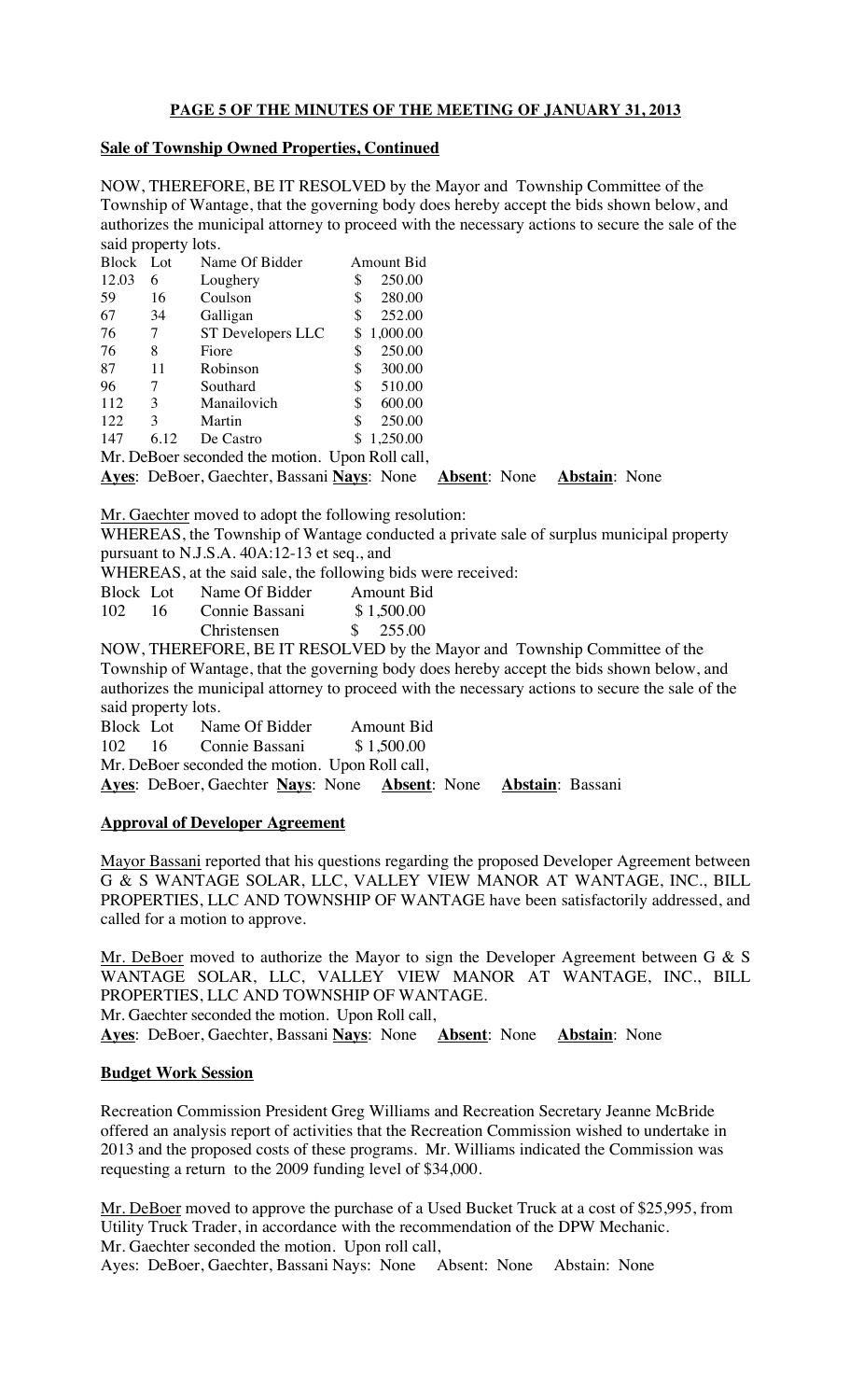# **PAGE 6 OF THE MINUTES OF THE MEETING OF JANUARY 31, 2013**

# **OLD BUSINESS, Continued**

# **Budget Work Shop, Continued**

The members of the governing body expressed a desire to discuss the Chief Finance Officer's request for a salary adjustment in closed executive session, under the exclusion for Negotiations.

# **Contract Settlement with Blue Collar Union**

Mr. Doherty reported that the terms of settlement of the Impasse with the Wantage DPW involved offering a 1%, 2%, 2% salary increase over the years 2012, 2013 and 2014, in exchange for concessions involving health benefits.

Mr. Gaechter moved to approve the settlement of negotiations with the Wantage Township Department of Public Works under the terms and conditions of the Settlement Memorandum prepared by Gregory Franklin of the New Jersey Public Employment Relations Commission. Mr. DeBoer seconded the motion. Upon roll call,

Ayes: DeBoer, Gaechter, Bassani Nays: None Absent: None Abstain: None

# **Status of Subdivision Approval for Forum Homes**

The members of the governing body expressed a desire to discuss this matter in closed executive session, under the exclusion for attorney client privilege.

# **NEW BUSINESS**

# **Final Adoption of Ordinance 2013-01**

Mr. Gaechter moved to adopt on final reading, Ordinance 2013-01, entitled "AN ORDINANCE AUTHORIZING THE SALE OF REAL PROPERTY NO LONGER NEEDED FOR PUBLIC USE, PURSUANT TO N.J.S.A. 40A:12-13, ET SEQ." Mr. DeBoer seconded the motion.

Prior to final roll call, Mayor Bassani opened the meeting to the public for any questions or comments with respect to this proposed Ordinance.

Mr. William Gettler, Gemmer Road, offered details regarding conversations he had with members of the Open Space Advisory Committee about this proposed ordinance; and questioned the legality of the ordinance as it relates to the issue of fair Market Value assigned to the property lots.

Douglas Ricker, Beemer Road, requested that Block 33 Lot 7.02 and Block 30 Lot 4 be removed from the Ordinance so he could speak with the Open Space Advisory Committee about investigating the possibility of deed restricting these properties against development prior to offering them for sale. Mr. Ricker suggested finding high school or college students to undertake a research project to locate a right of way on the land locked properties. Mr. Ricker and Mr. Garofalo discussed the issue of deed restricting Township owned properties against development prior to offering them for sale, with Mr. Ricker suggesting that this has been accomplished through Transfer of Development Rights in Chesterfield, New Jersey.

Mayor Bassani expressed an interest in withdrawing the two property lots from sale as per Mr. Ricker's suggestion, for the purpose of exploring options with the Open Space Committee. The other members of the governing body expressed consensus with this suggestion. Mr. Doherty explained it would be best to allow the ordinance to proceed to adoption as it was introduced and advertised, and then take advantage of the provision within the Ordinance that permits the governing body to withdraw any lot or lots from sale at their discretion. The members of the governing body agreed with this proposed course of action.

There being no one else present wishing to address the governing body on this proposed Ordinance, Mayor Bassani requested a roll call vote. Upon roll call, Ayes: DeBoer, Gaechter, Bassani Nays: None Absent: None Abstain: None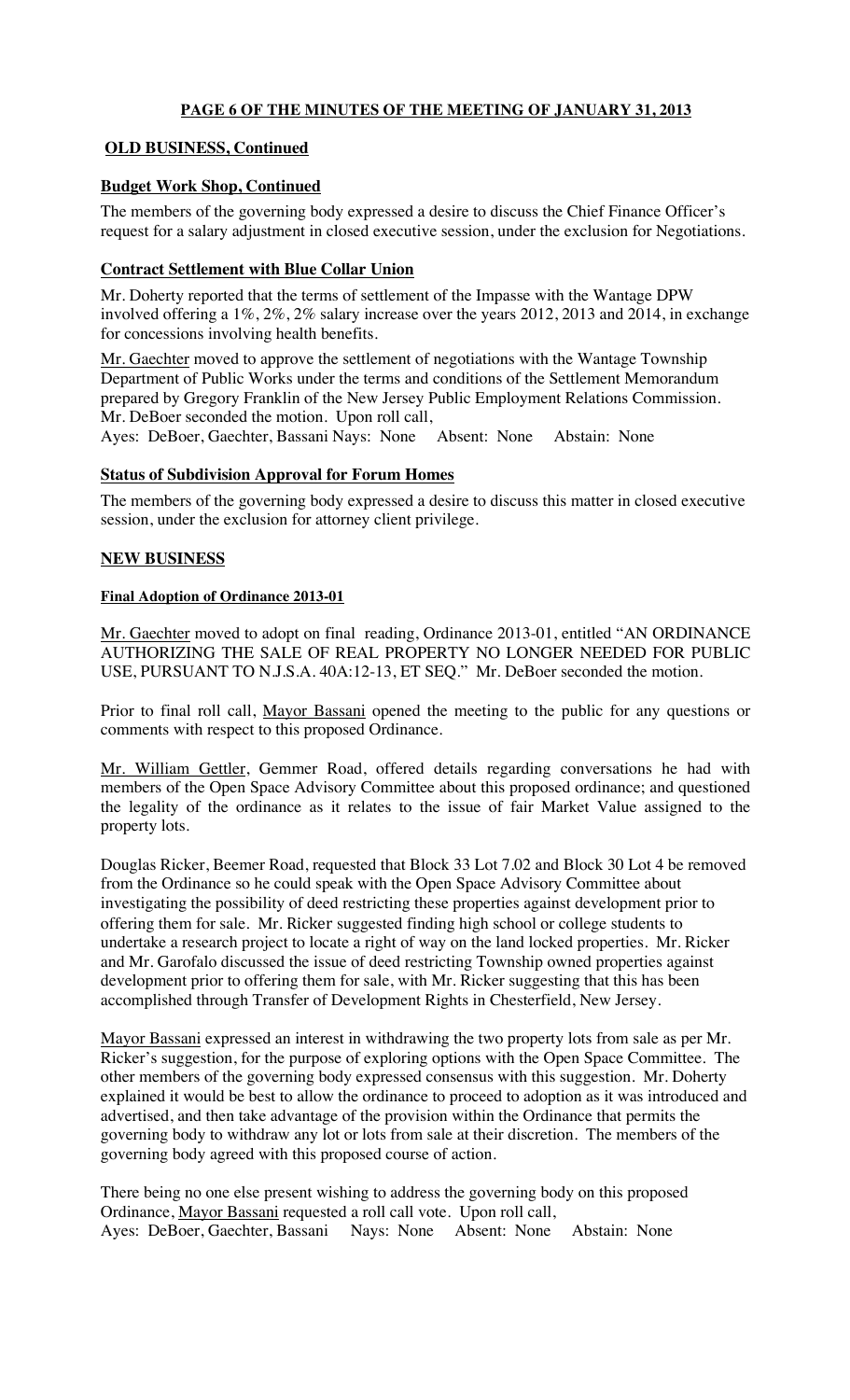### **PAGE 7 OF THE MINUTES OF THE MEETING OF JANUARY 31, 2013**

### **NEW BUSINESS, Continued**

#### **Introduction of Ordinance 2013-02**

Mr. DeBoer moved to introduce on First Reading, Ordinance 2013-02, entitled "ORDINANCE APPROPRIATING THE SUM OF \$44,420.00 FOR THE PURCHASE OF SELF-CONTAINED BREATHING APPARATUS" with a Final Hearing date to be set for February 12, 2013. Mr. Gaechter seconded the motion. Upon roll call, Ayes: DeBoer, Gaechter, Bassani Nays: None Absent: None Abstain: None

### **Liquor License Transfer**

Mr. DeBoer moved to approve the following Resolution:

#### **APPROVAL RESOLUTION FOR PERSON-TO-PERSON TRANSFER OF LIQUOR LICENSE**

WHEREAS, an application has been filed for a person to person transfer of Plenary Retail Consumption License #1924-33-002-003, heretofore issued to Bob and Joani's Log Cabin Inn, LLC., for premises located at 447 Route 284, in the Township Of Wantage, New Jersey; and

WHEREAS, the submitted application form is complete in all respects, the transfer fees have been paid, and the license has been properly renewed for the current license term; and

WHEREAS, the applicant is qualified to be licensed according to all standards established by Title 33 of the New Jersey Statutes, regulations promulgated thereunder, as well as pertinent ordinances and conditions consistent with Title 33; and

WHEREAS, the applicant has disclosed and the governing body has reviewed the source of all funds used in the purchase of the license and the licensed business and all additional financing obtained in connection with the licensed business;

NOW, THEREFORE, BE IT RESOLVED, that the Mayor and Committee of the Township Of Wantage in Sussex County, New Jersey, does hereby approve, effective February 1, 2013, the transfer of the aforesaid Plenary Retail Consumption License to Douglas J. Thomson, and does hereby direct the Township Administrator Clerk to endorse the license certificate to the new ownership as follows: "This license, subject to all its terms and conditions, is hereby transferred to Douglas J. Thomson, effective February 1, 2013."

Mr. Gaechter seconded the motion. Upon roll call,

Ayes: DeBoer, Gaechter, Bassani Nays: None Absent: None Abstain: None

#### **Board of Education Procedures for Filling Vacancies**

Mr. DeBoer initiated a discussion regarding the procedures that a Board of Education follows for filling vacancies on the Board. Mr. DeBoer expressed concern that there were several members of the Board currently vacant, who are Wantage representatives on the High Point Regional High School Board of Education. Mr. DeBoer expressed concern that when a Wantage representative is elected to the Board of Education, all Wantage voters choose their representative. However, when a vacancy on the Board is filled, while the person selected will be a Wantage citizen, the decision concerning which Wantage citizen fills the vacancy is made by the remaining Board members, who are not only from Wantage, but also from Sussex, Lafayette, Frankford, and Branchville. General discussion took place. Mayor Bassani suggested he could reach out to the Board President to express the concern and ask if any options existed addressing the said concern.

#### **Approval of Minutes**

Mr. Gaechter moved to adopt the minutes of the Organization Meeting of January 3, 2013, the minutes of the Regular Meeting of January 3, 2013, the minutes of the meeting of January 10, 2013, and the minutes of the regular and executive sessions of January 17, 2013. Mr. DeBoer seconded the motion. Upon roll call,

Ayes: DeBoer, Gaechter, Bassani Nays: None Absent: None Abstain: None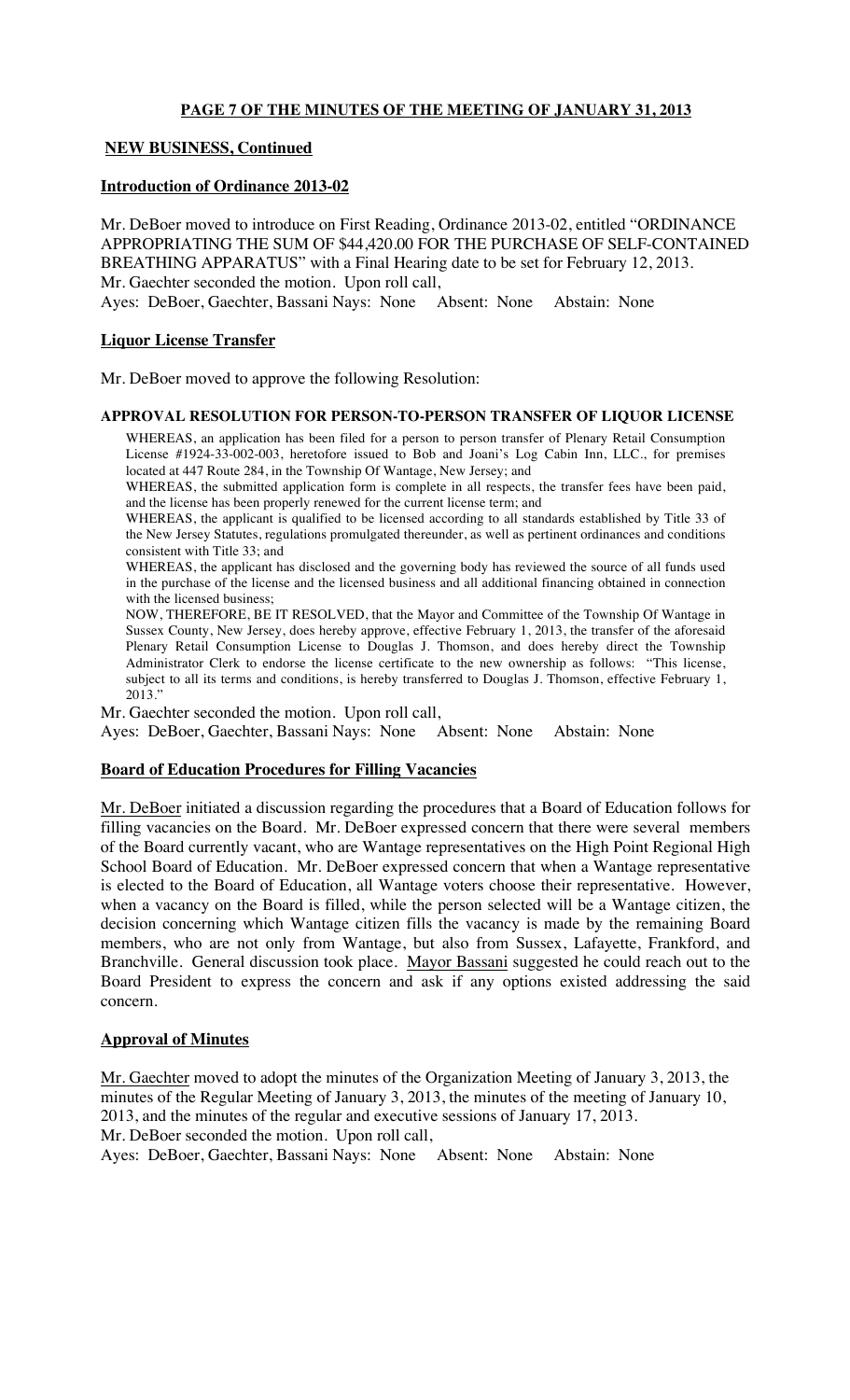### **PAGE 8 OF THE MINUTES OF THE MEETING OF JANUARY 31, 2013**

### **OPEN PUBLIC SESSION**

Mayor Bassani opened the meeting to the public at this time, for any questions or comments involving the good and welfare of the community.

William Gettler, Gemmer Road, expressed concern regarding a situation of trespass he has reported on Township owned property in Lake Neepaulin; expressed a request to have the budget for snow removal reduced in the 2013 budget; expressed concerns regarding the legality of the sale of property lots under Ordinance 2012-08 as it relates to the issue of fair market value for the said lots; expressed dissatisfaction with a Certification that was offered by Mr. Gaechter during the Gorman litigation; and expressed his belief that Mayor Bassani had made a threatening telephone call to him, and therefore should resign.

Mayor Bassani stated that Mr. Garofalo, Mr. DeBoer, Mr. Gaechter, and Mr. Doherty had all previously warned him the day would come when he would disagree with Mr. Gettler on an issue, and that Mr. Gettler's response would be to personally attack Mr. Bassani and call for his resignation. Mayor Bassani acknowledged the accuracy of this prediction based on Mr. Gettler's comments this evening. Mayor Bassani refuted the contention that he had made any threats to Mr. Gettler, explaining that his telephone call had been an attempt to help Mr. Gettler realize that Mr. Gettler's repeated personal attacks and unsubstantiated accusations against other persons served only to diminish Mr. Gettler's efforts at explaining his positions on issues, and that Mr. Gettler might be better served by finding a different approach.

Ann Smulewicz, Route 23, spoke in support of Mr. Gettler's right to speak his mind, and offered comments regarding the issue of tax assessments in Wantage Township.

Douglas Ricker, Beemer Road, spoke with respect to Mr. Gettler's manner of presenting himself when speaking, offering statements of support for Mr. Gettler's attention to details.

Mayor Bassani offered clarifying remarks regarding the issue of the Compliance Plan from last year, and the upcoming Reassessment program for Wantage. Mayor Bassani, Mr. Gaechter, Mr. DeBoer and Ms. Smulewicz continued their discussion on this topic.

Mondell Fisher, a resident of Lake Neepaulin, offered comments in support of FOLN activities and fund raising and offered observations regarding the Safe Dam Act.

Mr. Gettler offered details concerning his credentials and experience, offering rebuttal to previous comments made on the issue of the Lake Neepaulin Dam.

Karen Merritt, Alpine Road, expressed offense at comparisons between the activities of FOLN with the activities of the Wantage Recreation Commission which were made by a previous speaker.

Mayor Bassani requested that the members of the public direct their comments to the governing body on matters and issues before the Township governing body, and refrain from engaging in personal attacks and rebuttals.

Bill Williams, South Shore Drive, expressed the belief that the issue involving rehabilitation of the Lake Neepaulin Dam had been settled in court.

Joy Steinbacher, of Lake Neepaulin, asked if the Township governing body checks the facts of citizens who come to a public meeting making accusations against other parties.

Mayor Bassani explained that the Township investigates all concerns expressed, and there are times when these concerns unveil honest mistakes or oversights of the Township that the governing body is grateful to have had pointed out. Other times, investigation reveals that the concerns and accusations are unfounded and call for no response. Mayor Bassani stated that the Township will continue to welcome all input, but requested the members of the public themselves remember to differentiate between opinion and fact.